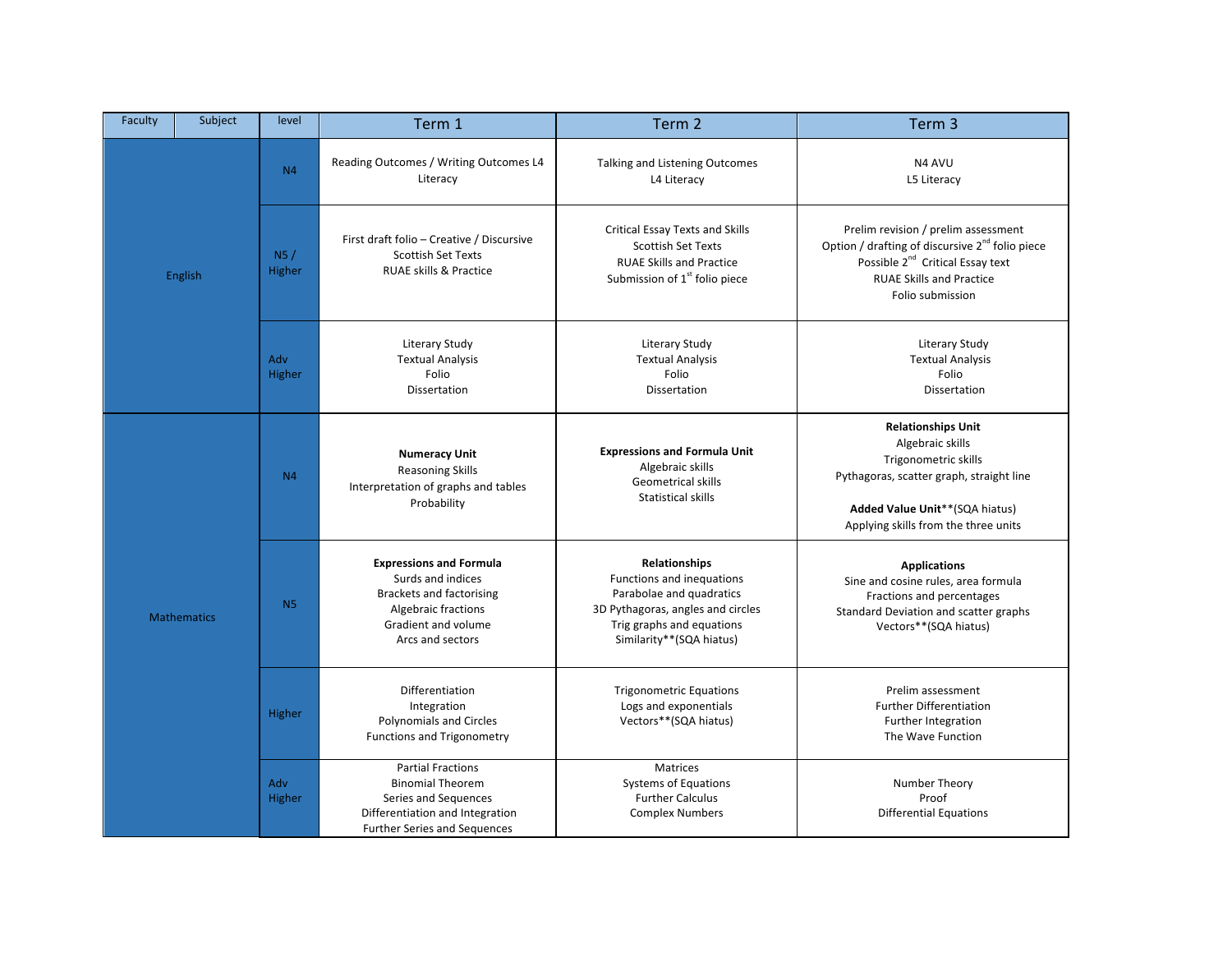| Modern<br>Languages |                | N4/5                             | Society<br>Family & friends, Lifestyles, Media, Global<br>languages, Environment, Life in Orkney vs<br>Life in cities                                                            | Learning & Employability<br>Learning & Education, School in France,<br>Preparing for exams<br>Part-time jobs, Work experience and Future<br>career                                       | Culture:<br>Holidays & travel<br>Planning a trip in a French speaking country<br>French customs and traditions<br>French Literature, Films & Television                                                                      |
|---------------------|----------------|----------------------------------|----------------------------------------------------------------------------------------------------------------------------------------------------------------------------------|------------------------------------------------------------------------------------------------------------------------------------------------------------------------------------------|------------------------------------------------------------------------------------------------------------------------------------------------------------------------------------------------------------------------------|
|                     | French         | <b>Higher</b>                    | Society<br>Family relationships, teenage issues,<br>impact of the digital age, Global languages,<br>Environmental issues                                                         | Learning & Employability<br>School life & Importance of language<br>learning<br>Further education & future career<br>Part-time job & gap year                                            | Culture:<br>Francophonie (traditions & customs), holidays &<br>travels, working abroad<br>Multicultural society<br>French Literature & Films                                                                                 |
|                     |                | Adv<br>Higher                    | Society<br>New family structure, Marriage, Social<br>influences & pressures<br>Unemployment & Social issues<br>Impact of the digital age<br>Globalisation & Environmental issues | Learning & Employability<br>Importance of language learning, Choosing<br>a university/career, gap year<br>Telework, equality in the workplace,<br>voluntary work, Changing work patterns | Culture:<br>Mobility in Europe, Living abroad<br>Living in a multicultural society, prejudice &<br>racism, customs& beliefs in France<br>Literature of another country (Albert Camus)<br>Film: La Haine by Mathieu Kassovitz |
|                     | Spanish        | N4/5                             | Society<br>Family & friends, Lifestyles, Media, Global<br>languages, Environment, Life in Orkney vs<br>Life in cities                                                            | Learning & Employability<br>Learning & Education, School in Spain,<br>Preparing for exams<br>Part-time jobs, Work experience and Future<br>career                                        | Culture:<br>Holidays & travel<br>Planning a trip in a Spanish speaking country<br>Spanish customs and traditions<br>Spanish Literature, Films & Television                                                                   |
|                     |                | Higher                           | Society<br>Family relationships, teenage issues,<br>impact of the digital age, Global languages,<br>Environmental issues                                                         | Learning & Employability<br>School life & Importance of language<br>learning<br>Further education & future career<br>Part-time job & gap year                                            | Culture:<br>The Spanish speaking world, (traditions &<br>customs of the hispanosphere), holidays &<br>travels, working abroad<br>Multicultural society<br>Spanish & Latin American Literature & Films                        |
|                     |                | Adv<br>Higher                    | Society<br>New family structure, Marriage, Social<br>influences & pressures<br>Unemployment & Social issues<br>Impact of the digital age<br>Globalisation & Environmental issues | Learning & Employability<br>Importance of language learning, Choosing<br>a university/career, gap year<br>Telework, equality in the workplace,<br>voluntary work, Changing work patterns | Culture:<br>Mobility in Europe, Living abroad<br>Living in a multicultural society, prejudice &<br>racism, customs & beliefs in Spain<br>Literature of another country (Federico Garcia<br>Lorca)                            |
| <b>Science</b>      | <b>Science</b> | N <sub>4</sub><br><b>Science</b> | Unit 1 - Fragile Earth<br>Metals - Reactivity/Properties/Uses/Alloys<br><b>Energy</b> - Types/Changes/Electricity                                                                | Unit 2 - Human Health<br>Health triangle/Measuring health<br>/Heart/Lungs/Diet/Health claims                                                                                             | Unit 3 – Applications of Science<br>Electromagnetic spectrum/Fibre                                                                                                                                                           |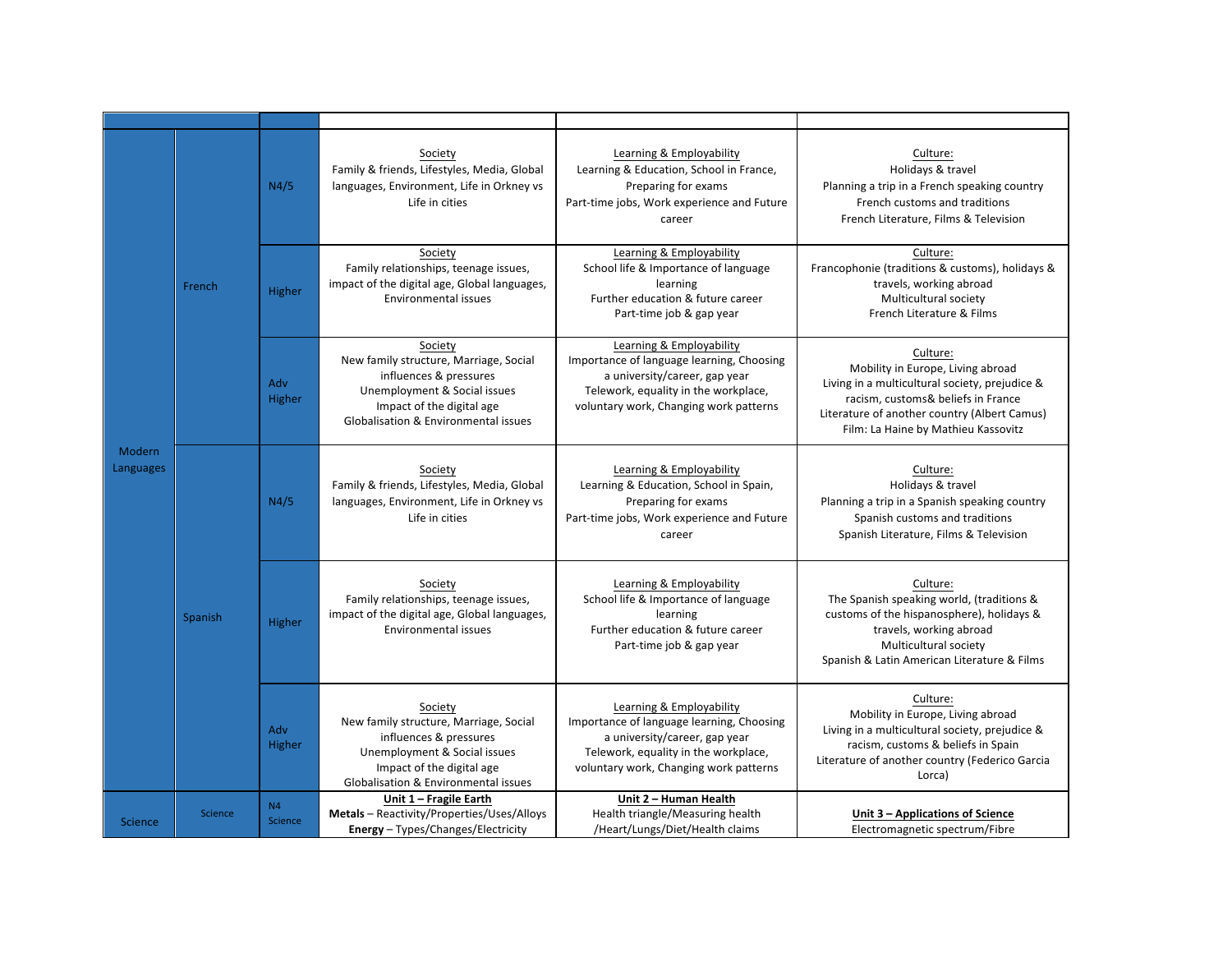|                |        | generation/Renewables                                                                                                                                                       |                                                                                                                                                                                                                                                                     | optics/Phones/Risk management/Smart materials<br>and their uses                                                                                                                        |
|----------------|--------|-----------------------------------------------------------------------------------------------------------------------------------------------------------------------------|---------------------------------------------------------------------------------------------------------------------------------------------------------------------------------------------------------------------------------------------------------------------|----------------------------------------------------------------------------------------------------------------------------------------------------------------------------------------|
|                |        |                                                                                                                                                                             |                                                                                                                                                                                                                                                                     | Assignment<br>Plan and carry out an experiment and use it to<br>write an assignment                                                                                                    |
| Physics        | N5 Phy | Unit 1 - Electricity and Properties of<br><b>Matter</b><br>Electrical circuits/Energy and<br>Power/Components/Heat/Gas laws                                                 | Unit 2 - Waves and Radiation<br>Waves/Nuclear radiation/Using the nucleus<br>Assignment<br>Plan and carry out an experiment and use it<br>to write an assignment (20% of final mark)                                                                                | Unit 3 - Dynamics and Space<br>Kinematics/Forces/Newton's third law and<br>Energy/Space exploration/Cosmology                                                                          |
|                | H Phy  | Unit 1 - Our Dynamic Universe<br>Motion/Energy/Power/Collisions/Moment<br>um/Projectiles/Satellites/Special<br>relativity/Expanding Universe/Big Band<br>Theory             | Unit 2 - Particles and Waves<br>Electric fields/Standard model/Nuclear<br>reactions/Wave<br>properties/Refraction/Spectra                                                                                                                                           | Unit 3 - Electricity<br>Electrons and Energy/Electrons at work<br>Assignment<br>Plan and carry out an experiment and use it to<br>write an assignment (worth 20% of the final<br>mark) |
|                | AH Phy | Unit 1 - Rotational motion and<br><b>Astrophysics</b><br>Kinematic relationships/Angular<br>motion/Rotational<br>dynamics/Gravitation/General<br>relativity/Stellar physics | Unit 2 – Quanta and Waves<br>Quantum theory/Particles from<br>space/Simple harmonic<br>motion/Waves/Interference/Polarisation of<br>light<br>Project<br>Plan and Carry out an investigation and<br>write it up (20% of final mark)                                  | Unit 3 - Electromagnetism<br>Fields/Circuits/Electromagnetism                                                                                                                          |
| <b>Biology</b> | N5 Bio | Unit 1 - Cell Biology<br>Cell<br>structure/Transport/DNA/Proteins/Genetic<br>engineering/Respiration                                                                        | Unit 2 - Multicellular Organisms<br><b>New</b><br>cells/Control/Communication/Reproduction<br>/Inheritance/Transport in plants and<br>animals/Absorption<br>Assignment<br>Plan and carry out an experiment and use it<br>to write an assignment (20% of final mark) | Unit 3 - Life on Earth<br>Ecosystems/Distribution/Photosynthesis/Energy/<br>Food production/Evolution                                                                                  |
|                | H Bio  | Unit 1 - DNA and Genome<br>DNA structure and replication/Gene<br>expression/Cell<br>differentiation/Mutations/Evolution/Seque                                               | Unit 2 Metabolism and Survival<br>Metabolic pathways/Respiration/Metabolic<br>rate/Genetic and Environmental control of<br>metabolism                                                                                                                               | Unit 3 - Sustainability and Interdependence<br>Food supply/Plant<br>growth/Productivity/Breeding/Crop                                                                                  |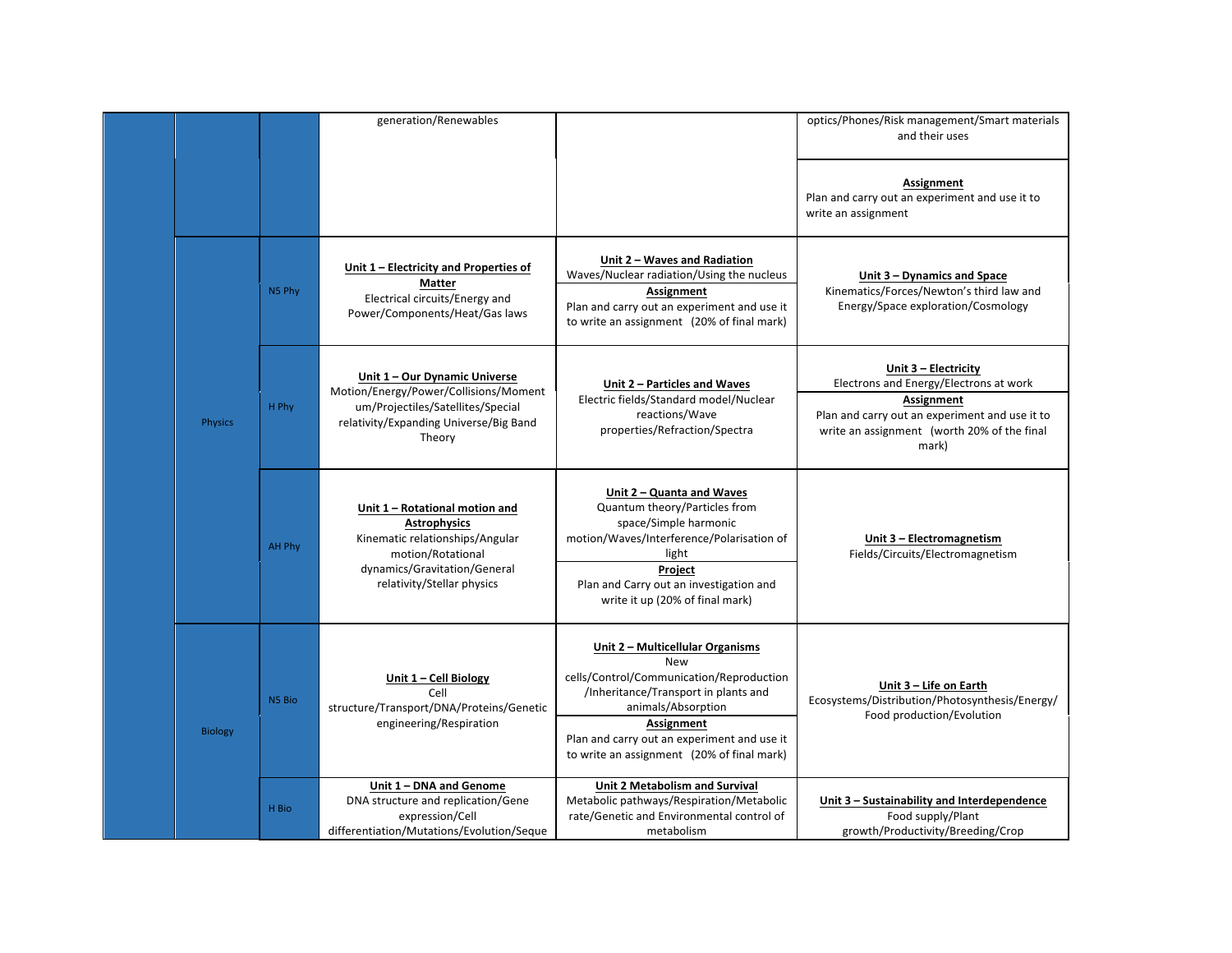|  |           |                       | ncing                                                                                                                             |                                                                                                                                                                                                                  | protection/Animal welfare/Symbiosis/Social<br>behaviour/Biodiversity                                                                             |
|--|-----------|-----------------------|-----------------------------------------------------------------------------------------------------------------------------------|------------------------------------------------------------------------------------------------------------------------------------------------------------------------------------------------------------------|--------------------------------------------------------------------------------------------------------------------------------------------------|
|  |           |                       |                                                                                                                                   |                                                                                                                                                                                                                  | Assignment<br>Plan and carry out an experiment and use it to<br>write an assignment (worth 20% of the final<br>mark)                             |
|  |           | H Human<br><b>Bio</b> | Unit 1 - Human Cells<br>Division/Differentiation/DNA<br>replication/Gene<br>expression/Mutations/Genomics/Metabolli               | Unit 2 - Physiology and Health<br>Gametes/Fertilisation/Hormones in<br>reproduction/ Fertility/Screening/Blood                                                                                                   | Unit 3 - Neurobiology and Immunology<br>Nervous system/Cerebral<br>cortex/Memory/Neurotransmitters/Body<br>defenses/Immunisation/Clinical trials |
|  |           |                       | c pathways/Respiration/Energy in Muscle<br>cells                                                                                  | vessels/Heart/Cardiovascular disease/Blood<br>glucose and Obesity                                                                                                                                                | Assignment<br>Plan and carry out an experiment and use it to<br>write an assignment (worth 20% of the final<br>mark                              |
|  |           | AH Bio                | Unit 1 - Cells and Proteins<br>Lab<br>techiques/Proteins/Membranes/Communi<br>cation and Signalling/Control of cell<br>division   | <b>Investigative Biology</b><br>Experimenting skills and Data handelling<br>skills leading into Project that is worth 20%<br>of the final mark                                                                   | Unit 2 - Organisms and Evolution<br>Field techniques/Evolution/Variation/Sexual<br>reproduction/Behaviour/Parasitism                             |
|  |           | N5 Chem               | Unit 1 - Chemical Changes and Structure<br>Rates/Atomic<br>structure/Bonding/Formulae/Acids                                       | Unit 2 - Nature's Chemistry<br>Alkanes/Alkenes /Alcohols/Carboxylic<br>acids/Energy from fuels<br><b>Assignment</b><br>Plan and carry out an experiment and use it<br>to write an assignment (20% of final mark) | Unit 3 - Chemistry in Society<br>Metals/Plastics/Fertilisers/Nuclear Chemistry                                                                   |
|  | Chemistry | H Chem                | Unit 1 - Chemical Changes and Structure<br>Structure and Bonding/Trends in the<br>Periodic table/Oxidising and Reducing<br>agents | Unit 2 - Nature's Chemistry<br>Hydrocarbons/Alcohols/Carboxylic<br>acids/Esters/Fats/Oils/Soaps/Proteins/Fragr<br>ances/Oxidation of food                                                                        | Unit 3 - Chemistry in Society<br>Chemical Calculations/ Percentage yield/Rate/<br>Equilibria/Chemical energy /Titrations                         |
|  |           |                       |                                                                                                                                   |                                                                                                                                                                                                                  | Assignment<br>Plan and carry out an experiment and use it to<br>write an assignment (worth 20% of the final<br>mark)                             |
|  |           | <b>AH Chem</b>        | <b>Unit 1 - Inorganic Chemistry</b><br>EM Spectrum/Orbitals/Ionisation/Shapes<br>of molecules/Transition metals/Complexes         | Unit 2 - Physical Chemistry<br>Equilibrium/Acids+Bases/                                                                                                                                                          | Unit 3 - Organic Chemistry<br>Orbitals and hybridisation+colour/Fission<br>/Electrophiles+Neutrophiles/Ethers/Amines/Benz                        |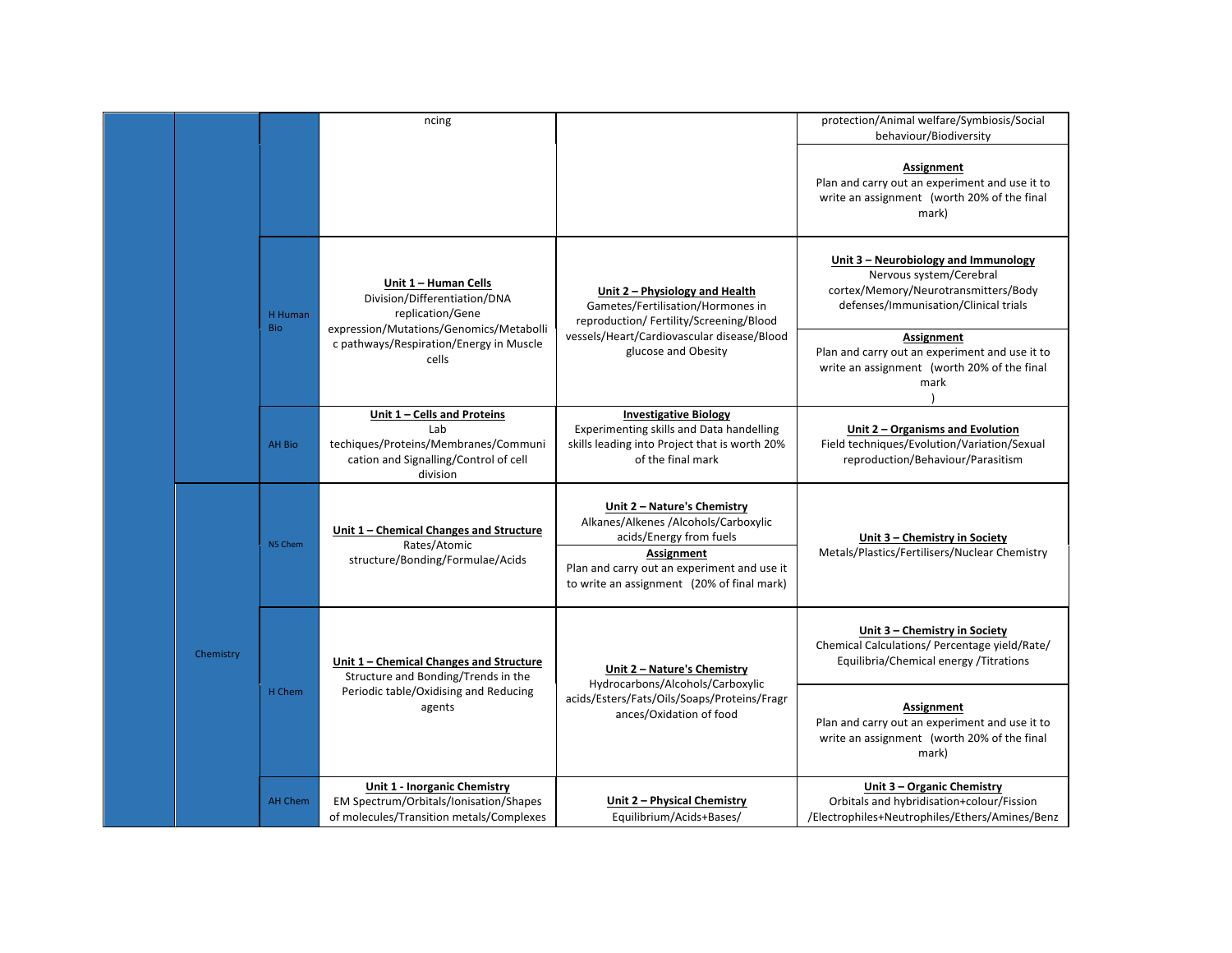|                          |                          |                                                                 | Indcators+Buffers/Feasability<br>/Enthalpy/Kinetics<br>Project<br>Plan and Carry out an investigation and<br>write it up (20% of final mark) | ene/ Stereochemistry, NMR and IR<br>Spectroscopy/Pharmaceuticals                                             |
|--------------------------|--------------------------|-----------------------------------------------------------------|----------------------------------------------------------------------------------------------------------------------------------------------|--------------------------------------------------------------------------------------------------------------|
| <b>Science</b>           | <b>Baccalau</b><br>reate | Proposal and Plan for Interdisciplinary<br>project              | Carry out project: contact professionals,<br>organise survey and analyse results in<br>preparation for target audience                       | Present findings, evaluate the project and reflect<br>on skills development throughout the project           |
|                          | N4/5                     | Physical Geography<br>Physical, weather,<br>Glaciers and coasts | Human Geography<br>Population,<br>urban and rural                                                                                            | Global Issues-<br><b>Environmental Hazards and Climate Change</b>                                            |
| Geography                | Higher                   | Physical-Biosphere, Atmosphere,<br>Hydrosphere, Lithosphere     | Human- Rural Land Degradation,<br>Population, Urban                                                                                          | Global Issues-Development and Health, River<br><b>Basin Management</b><br>Geographical Application of Skills |
|                          | <b>Adv Higher</b>        |                                                                 | Map interpretation, Gathering and Processing Techniques, Geographical Study, Geographical Issues Essay                                       |                                                                                                              |
|                          | N4/5                     | <b>Migration and Empire</b>                                     | <b>Atlantic Slave Trade</b>                                                                                                                  | USA 1918-1968 Free at Last                                                                                   |
| <b>History</b>           | Higher                   | Britain 1850-1951                                               | Scottish Wars of Independence                                                                                                                | Appeasement and the Road to WW2                                                                              |
|                          | Adv<br>Higher            |                                                                 | Russia: From Tsarism to Stalinism, 1914-1945                                                                                                 |                                                                                                              |
| <b>RE</b>                | N4/5                     | World Religion<br>(Buddhism)                                    | Morality and Belief (Justice)                                                                                                                | Religious and Philosophical Questions (Origins)                                                              |
|                          | Higher                   | World Religion (Buddhism)                                       | Morality and Belief (Justice)                                                                                                                | Religious and Philosophical Questions (Origins)                                                              |
|                          | Adv<br>Higher            |                                                                 | Philosophy of Religion & Medical Ethics                                                                                                      |                                                                                                              |
| Modern<br><b>Studies</b> | N4/5                     | Democracy in Scotland                                           | Crime & Law in the UK                                                                                                                        | International Issue (Terrorism)                                                                              |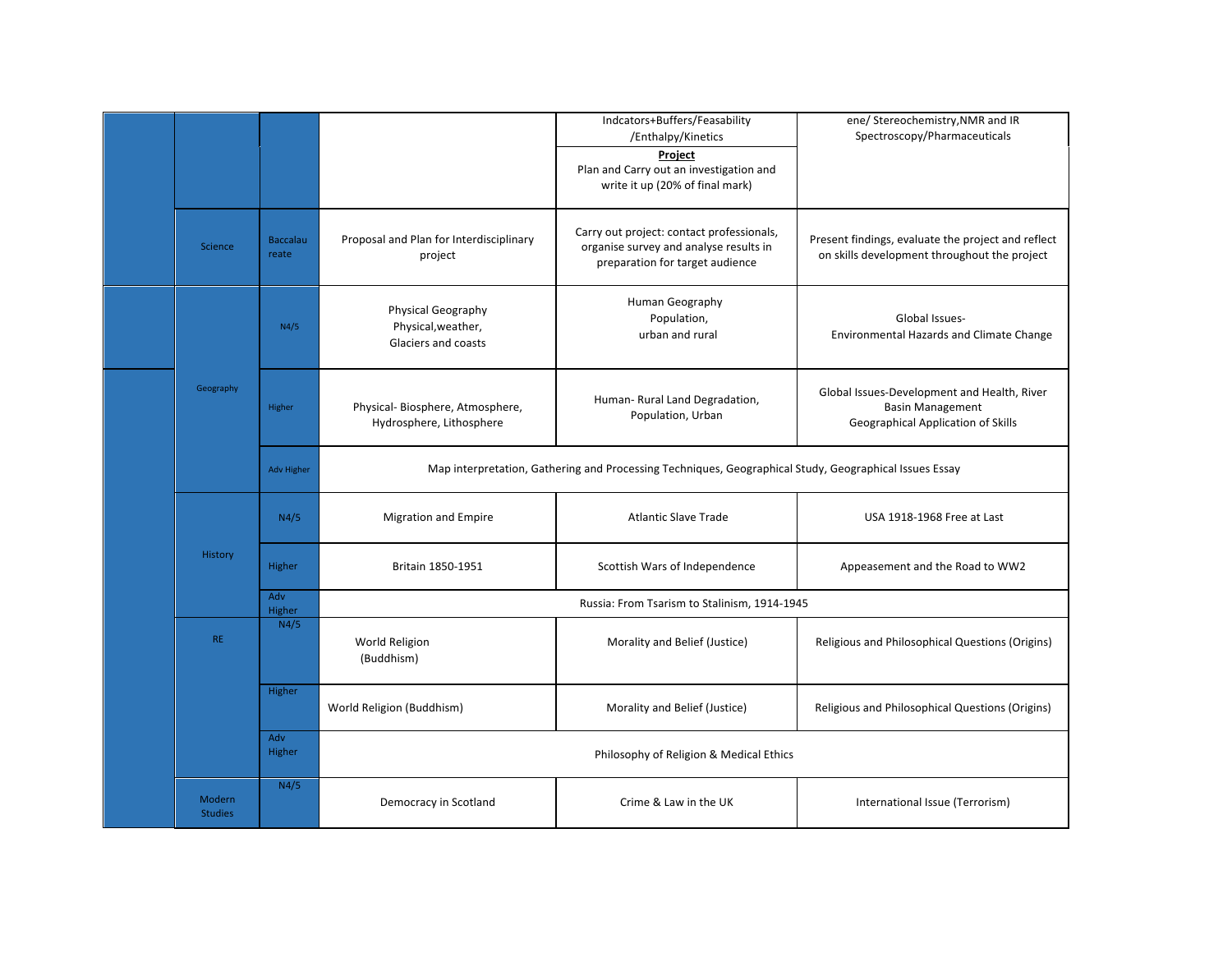|            |                 | Higher                    | Democracy in Scotland & UK                                                                                                                                           | Crime & Law UK                                                                                                                                                                                    | International Issue (Underdevelopment)                                                                                                                                                                                                                                        |
|------------|-----------------|---------------------------|----------------------------------------------------------------------------------------------------------------------------------------------------------------------|---------------------------------------------------------------------------------------------------------------------------------------------------------------------------------------------------|-------------------------------------------------------------------------------------------------------------------------------------------------------------------------------------------------------------------------------------------------------------------------------|
|            |                 | Adv<br>Higher             |                                                                                                                                                                      | <b>Political Issues and Research Methods</b>                                                                                                                                                      |                                                                                                                                                                                                                                                                               |
|            |                 | Higher<br><b>Politics</b> | <b>Political Theory</b>                                                                                                                                              | <b>Political Systems</b>                                                                                                                                                                          | <b>Political Parties and Elections</b>                                                                                                                                                                                                                                        |
| <b>BTE</b> | Admin           | N4/5                      | IT: Spreadsheets, Databases, Word,<br>Electronic Communication Theory: Role of<br>Admin Assistant and Security topic                                                 | IT: Powerpoint, Internet research skills,<br>Advanced Spreasheets and Databases<br>Theory: Customer Care, Health and Safety,<br>Legislation                                                       | IT: Past paper practice plus SQA Assignment (3<br>hours) Theory: Organising a small scale evernt,<br>exam technique and completing past papers N4<br><b>Comined Assessment and AV Unit</b>                                                                                    |
|            |                 | Higher                    | IT: File Management, Word skills and Excel<br>Units Theory: Time and Task management,<br>effective team working units                                                | IT: Database Unit, Advanced Excel formulae,<br>PowerPoint and Eletronic communication<br>Theory: Legislation, Impact of ICT on<br>working practices units.                                        | IT: Exam practice and final IT assignment (2 hours)<br>Theory: Customer Care and Methods of<br>Communication topics. Command words and<br>revision questions.                                                                                                                 |
|            | <b>Business</b> | N4/5                      | Understanding Business: Small businesses;<br>sources of finance and advice;<br>stakeholders; business objectives<br><b>Marketing: Customers</b>                      | Understanding Business: Internal and<br>External Factors; Marketing: Market<br>Segments; Market Research; Marketing Mix<br>(The 4 Ps); Product Lifecycle Operations:<br><b>Production Methods</b> | Operations: Inventory Management; Quality;<br>Human Resources: Recruitment and Selection;<br>Training; Motivation; Legislation. Finance:<br>Sources; Break Even; Cash Budgeting; Income<br>Statements AVU or Coursework (externally<br>marked $-25%$ of final mark)           |
|            |                 | Higher                    | Understanding Business: Role of Business<br>in Society; Large Organisations; Objectives<br>and Growth Marketing: Customers; Market<br>Research                       | Marketing: The Extended Marketing Mix;<br><b>Technology Operations: Labour and Capital</b><br>Intensive; Inventory Management; Quality;<br><b>Ethical and Environmental Issues</b>                | Human Resources: Workforce Planning; Training<br>and Development; Motivation and Leadership;<br>Employee Relations; Legislation Finance: Sources;<br>Cash Budgets; Financial Statements; Ratios<br>Coursework (externally marked - 25% of final<br>mark)                      |
|            | <b>Accounts</b> | N <sub>5</sub>            | Introduction to Sole Traders Statements of<br>Financial Position Cash Budgets and<br>Spreadsheets Simple Income Statements<br>Depreciation, Accruals and Prepayments | VAT Income Statements with Adjustments<br>Break Even Methods of Payment - Wages<br>Job Costing Business Documents and Ledger<br>Accounts                                                          | $\pmb{\sharp}$<br>Inventory Valuation - FIFO and LIFO Investigating<br><b>Accounts Calculating Accounting Ratios Using</b><br>Accounting Ratios Trial Balance Dealing with<br>errors in Ledger Accounts Coursework (completed<br>on spreadsheet - worth c. 38% of final mark) |
|            | Computing       | N4/5                      | SDD Revisit Python software programming<br>building on our S3 knowledge, with an<br>emphasis on large challenges including real<br>world job interview challenges.   | WDD Built websites meeting customers<br>user requirements using CSS stylings. Begin<br>playing with JavaScript adding dynamic<br>elements to websites                                             | DDD Database design using a query language<br>called SQL. Work with databases connected to<br>website front-ends. Begin to mine data from<br>multiple tables and investigate the world of 'big                                                                                |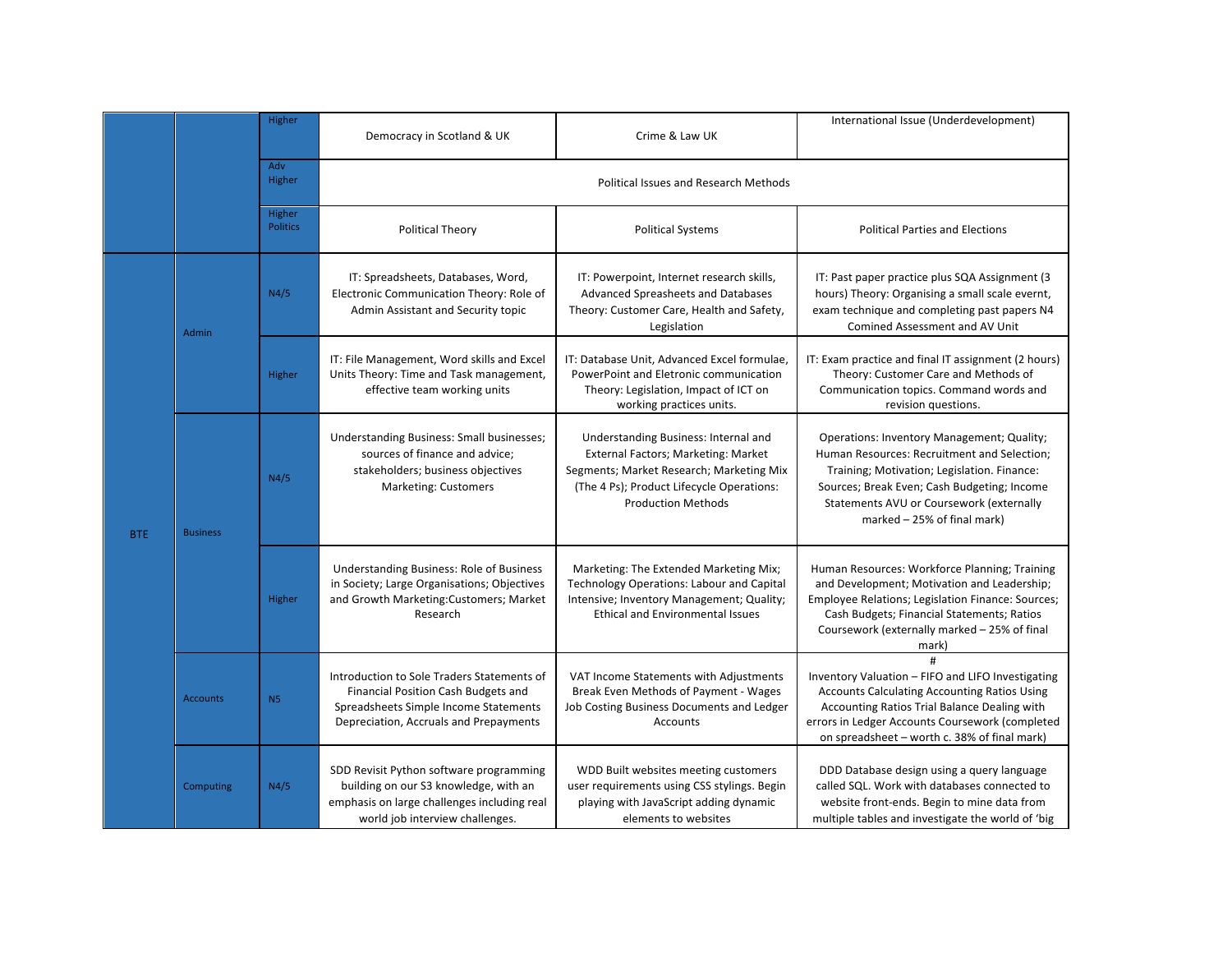|              |              |                 |                                                                                                                                                                                                               |                                                                                                                                                                                         | data'. Coursework to be handed in including SDD,                                                                                                                                                                                   |
|--------------|--------------|-----------------|---------------------------------------------------------------------------------------------------------------------------------------------------------------------------------------------------------------|-----------------------------------------------------------------------------------------------------------------------------------------------------------------------------------------|------------------------------------------------------------------------------------------------------------------------------------------------------------------------------------------------------------------------------------|
|              |              |                 |                                                                                                                                                                                                               |                                                                                                                                                                                         | WDD and DDD elements. Exam at National 5 only.                                                                                                                                                                                     |
|              |              | Higher          | SDD Solve complete real world problems<br>using Python and develop our<br>understanding of advanced methodologies<br>including Functions and Objects.                                                         | WDD Build advanced website using HTML,<br>CSS, and Javascript, focusing on front end<br>development and covering the ground work<br>to building our own CRUD website at AH.             | DDD Understand advanced multi table database<br>relationships, create complex queries to data<br>mine information from a number of sources.<br>Coursework to be handed in including SDD, WDD<br>and DDD elements. Exam in May/June |
|              |              | Adv<br>Higher   | SDD Develop your understanding of<br>programming using Object Orientation.<br>Look into performance specifications of<br>standard algorithms and learn the fine<br>detail of sorting and searching algorithms | WDD & DDD Develop a full stack website<br>with database integration, combining skills<br>from previously learned languages with new<br>skills from a newly learned PHP language.        | Personal Project Develop your own project with<br>SDD/WWW/DDD skills, and integrate those skills<br>with another area of understanding<br>SDD/WWW/DDD. Work to real deadlines and<br>deliver a solution to a real world problem.   |
|              |              | N4/5            |                                                                                                                                                                                                               |                                                                                                                                                                                         | N4- added Value Unit                                                                                                                                                                                                               |
| Art          |              | Higher          | <b>Expressive Folio-Investigation studies</b><br>Design Folio-Writing design brief.<br>Gathering of Investigation and target<br>market images<br>Learning about the work of artists and<br>designers          | Expressive Folio- development of expressive<br>ideas<br>Design Folio- Development of design ideas.<br>Knowledge whilst demonstrating Point,<br>Evidence and Explain answering technique | Create expressive final piece and write folio<br>evaluation<br>Make design outcome and write folio<br>evaluation<br>Continue written practice papers                                                                               |
|              |              | Adv<br>Higher   | Identify theme / project.<br>Create investigation images. Write design<br>brief Look at the work of inspirational<br>artists/designers.                                                                       | Create development of ideas.<br>Analyse the work of one artwork or design<br>work.                                                                                                      | Continue with development and make final piece.<br>Research into Social and Cultural Influences on<br>chosen artist/ designer. Collate previous artists/<br>designer analysis and write 2000 word<br>dissertation                  |
|              |              | Higher<br>Photo | Learning camera techniques. Principles of<br>composition in photography                                                                                                                                       | Genres and styles of composition in<br>photography. Researching photographers.<br>Begin photoshoots. Digital editing and<br>manipulating of images.                                     | Selecting and compiling images for final project.<br>Written evaluation.                                                                                                                                                           |
| <b>Music</b> | <b>Music</b> | N4/5            | Choose $1^{st}$ and $2^{nd}$ instruments<br>Understanding Music: Scottish Dances /<br>Styles<br>Jazz & Blues<br><b>Scottish Composing</b><br>Literacy                                                         | Practicing 1 <sup>st</sup> and 2 <sup>nd</sup> instruments<br><b>Understanding Music:</b><br>Baroque to Modern styles<br>Composing in specific genres<br>Literacy                       | Finalising 1st /2 <sup>nd</sup> instrument<br>programmes for practical exam<br>Understanding Music: Prelim in<br>January<br>Completing composition<br>Practicing past UM papers                                                    |
|              |              | Higher          | Choose $1^{st}$ and $2^{nd}$ instruments<br><b>Understanding Music:</b>                                                                                                                                       | Practicing 1 <sup>st</sup> and 2 <sup>nd</sup> instruments<br><b>Understanding Music:</b>                                                                                               | Finalising $1st/2nd$ instrument<br>programmes for practical exam<br>Understanding Music: Prelim in                                                                                                                                 |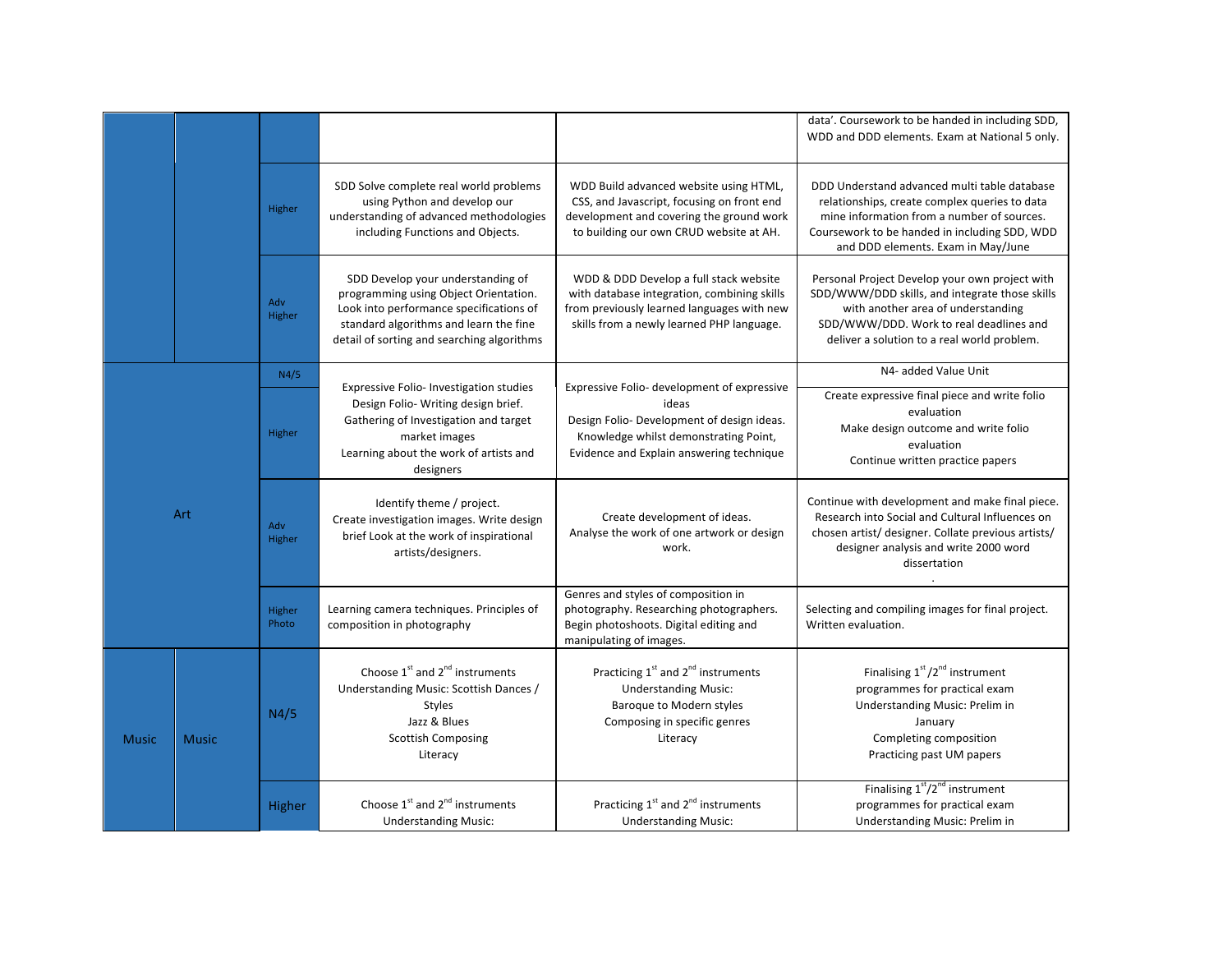|              |                   |               | Baroque &<br>Classical styles<br><b>Classical Composition</b><br>Literacy                                                                                                                                                                                                                               | Romantic to Modern<br>Composition project<br>Literacy                                                                                                                                                                                                | January<br>Completing composition<br>Practicing past UM papers                                                                                                                                                           |
|--------------|-------------------|---------------|---------------------------------------------------------------------------------------------------------------------------------------------------------------------------------------------------------------------------------------------------------------------------------------------------------|------------------------------------------------------------------------------------------------------------------------------------------------------------------------------------------------------------------------------------------------------|--------------------------------------------------------------------------------------------------------------------------------------------------------------------------------------------------------------------------|
|              |                   | Adv<br>Higher | Choose $1^{st}$ and $2^{nd}$ instruments<br><b>Understanding Music:</b><br>Renaissance<br>Composition practice<br>Assignment preparation<br>Literacy                                                                                                                                                    | Practicing 1 <sup>st</sup> and 2 <sup>nd</sup> instruments<br>Understanding Music: 20 <sup>th</sup> C /<br>Contemporary styles<br>Composing in specific genres<br>Assignment 1st draft<br>Literacy                                                   | Finalising 1 <sup>st/2nd</sup> instrument<br>programmes for practical exam<br>Understanding Music: Prelim in<br>January<br>Completing assignment<br>/composition<br>Practicing past UM papers                            |
|              | <b>Music Tech</b> | N4/5          | Practical work: preparation for 1 <sup>st</sup> N5<br>project - choice of video, multi-track or<br>radio show<br>Understanding Music: Genres / Effects and<br>Processes                                                                                                                                 | First N5 project to be completed by<br>Christmas including progress record / log<br>Understanding Music: Preparation for UM<br>Prelim in January                                                                                                     | Second N5 project to be completed by Easter<br>including progress record / log<br>Understanding Music: Prelim in<br>January<br>Practicing past UM papers                                                                 |
|              |                   | Higher        | Practical work: preparation for assignment<br>- stereo recording - multitrack work<br>Understanding Music: Genres / Effects and<br>Processes                                                                                                                                                            | Practical work: preparation and starting<br>assignment<br>Continued Understanding Music work /<br>Preparation for Prelim in January                                                                                                                  | <b>Understanding Music Prelim January</b><br>Assignment to be finished by Easter<br>Practicing past UM papers                                                                                                            |
| <b>Drama</b> |                   | N4/5          | Unit 1 Drama Skills:<br>Creating/Rehearsing/Performing/<br>Evaluating group created plays<br><b>Exploring Production Skills:</b><br>Lighting/Sound/Set Design<br>/Props/Costume/ Make-up and Hair                                                                                                       | Unit 2 Production Skills: Applying<br>Production Skills to a scripted performance<br>Lighting/Sound/Set Design/Props/Costume/<br>Make-up and Hair<br>Focus on theatrical terminology in<br>preparation for written exam                              | Preparing for and sitting written prelim<br>Rehearsing or Designing for the final practical<br>performance<br>Final Practical Performance - Actor/Design<br>assessed by SQA Visiting Assessor                            |
|              |                   | Higher        | Study of a Set Text in Context. Study of<br>Arthur Miller's "The Crucible" in context -<br>social/historical/cultural/theatrical.<br>Exploring Acting, Directing and Design<br>concepts through practical tasks<br>Character profile PPT presented by pairs -<br>ppts available on Teams for all pupils | Performance Analysis - Watching a live<br>theatrical performance -<br>discussing/analyzing all performance<br>aspects<br>Writing extended timed essays using a<br>Study Guide and past paper questions -<br>focus on structure and use of theatrical | Written Prelim covering Study of a Set Text and<br>Performance Analysis<br><b>Preparation for Final Practical Performance</b><br>assessed by SQA Visiting Assessor -<br>Actor/Director/Design<br><b>Exam Preparation</b> |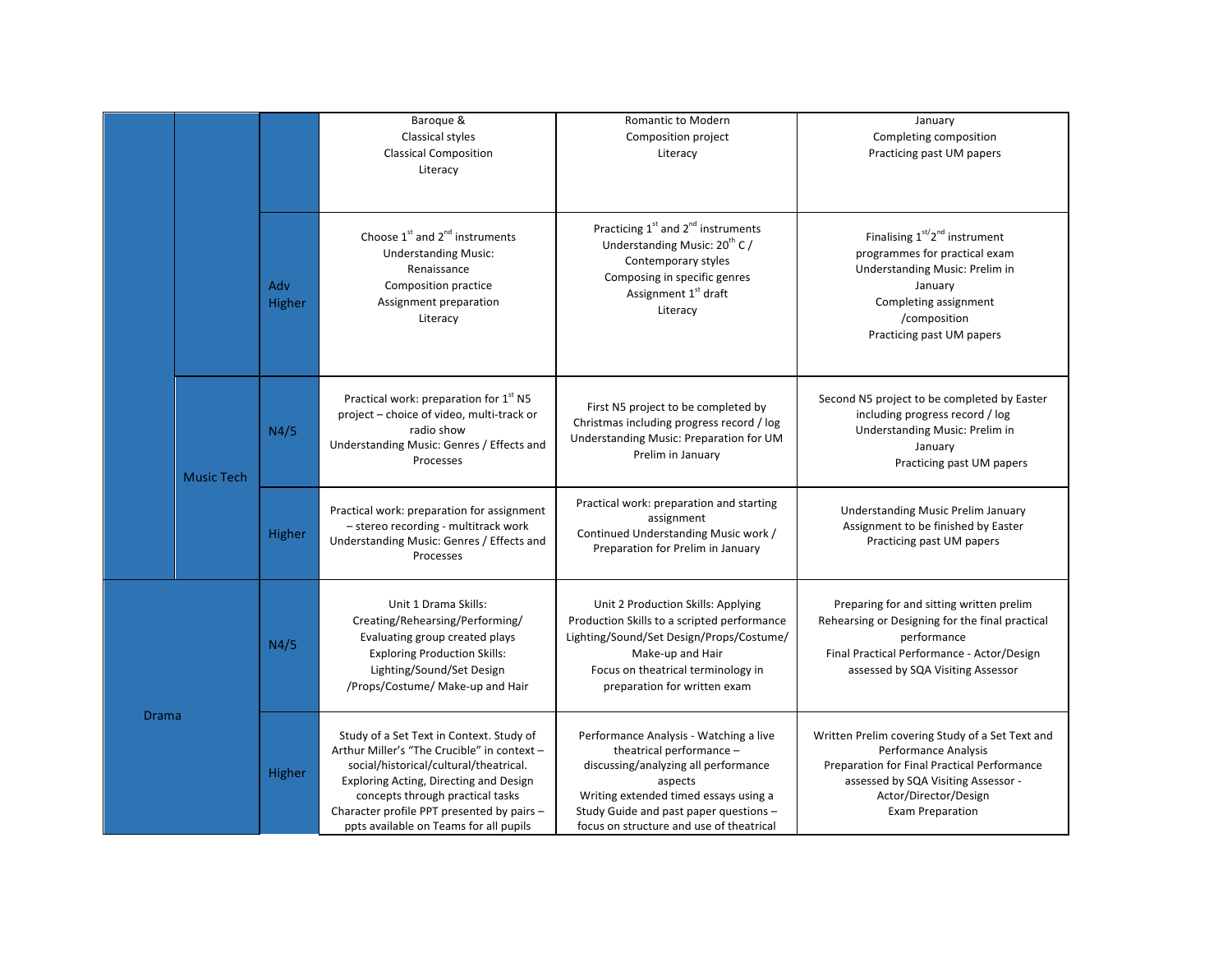|           |                         |                                                                                                                                                                                                                                                                                                                   | terminology<br>Choice of interactive acting pieces finalised<br>Choice of Text for Design finalised                                                                                                                                                                                        |                                                                                                                                                                                                                                                          |
|-----------|-------------------------|-------------------------------------------------------------------------------------------------------------------------------------------------------------------------------------------------------------------------------------------------------------------------------------------------------------------|--------------------------------------------------------------------------------------------------------------------------------------------------------------------------------------------------------------------------------------------------------------------------------------------|----------------------------------------------------------------------------------------------------------------------------------------------------------------------------------------------------------------------------------------------------------|
|           | Adv<br>Higher           | ADV H -Study of selected Theatre<br>Practitioners - leading workshops to<br>highlight their "mission for theatre"<br>Drama Skills - creating, directing and<br>presenting individual short plays<br>Writing monologues and directing others<br>to perform them. Reading a full play and<br>performing monologues. | ADV H - Assignment preparation - analyzing<br>a Theatrical Production-researching<br>Practitioners involved - preparing for an<br>extended response<br>Dissertation research as an individual<br>Choice of monologues and interactive<br>acting pieces finalised - research whole<br>plays | ADV H -Assignment completed during prelim diet<br>in January<br>Rehearsal and preparation for Final Practical<br>Performance assessed by SQA Visiting Assessor -<br>Actor/Director/Design<br>Individual Dissertation projects - 3000 words-<br>completed |
|           | <b>NPA</b>              | NPA - Drama Skills plus Roles and<br>Responsibilities of a Theatre Production<br><b>Team and Director</b><br>Completing 2 written assessments<br>Writing and presenting a monologue                                                                                                                               | NPA - Watching and analyzing two<br>professional theatrical performances;<br>preparation for written assignment<br>Exploring the role of the Theatre Production<br>Team in creating a production<br>Choice of interactive acting pieces finalised<br>- research whole plays                | NPA - Written assignment completed during<br>exam diet<br>Interactive acting exam alongside the Advanced<br>Higher candidates<br>Evaluation of theatre skills in performance                                                                             |
| <b>PE</b> | $N4-H$<br>Practic<br>al | All levels completing teacher led personal<br>development programme (PDP) focused on<br>developing stamina within hockey and how<br>this physical factor impacts performance.<br>N5-H completing one off performances.                                                                                            | All levels completing pupil led personal<br>development programme (PDP) focused on<br>developing own identified weakness(es)<br>within volleyball.<br>N5-H completing one off performances.                                                                                                | N5-H completing one off performances.                                                                                                                                                                                                                    |
| <b>PE</b> | N4/5                    | N4: Introduction and focus on identify and<br>describe questions.<br>N5: Introduction and focus on identify,<br>describe and explain questions.                                                                                                                                                                   | N4: Developing knowledge of describing<br>methods of data collection, factors<br>impacting performance and approaches<br>N5: Developing knowledge of describing<br>and explaining methods of data collection<br>and factors impacting performance.                                         | N4: completing, reviewing PDP assessment<br>paperwork<br>N5: completing N5 portfolio assessment                                                                                                                                                          |
|           | Higher                  | Review of describe and explain questions.<br>Further developing structure and detail                                                                                                                                                                                                                              | Introduction and development of Evaluate<br>and Analyse questions.                                                                                                                                                                                                                         | Exam preparation                                                                                                                                                                                                                                         |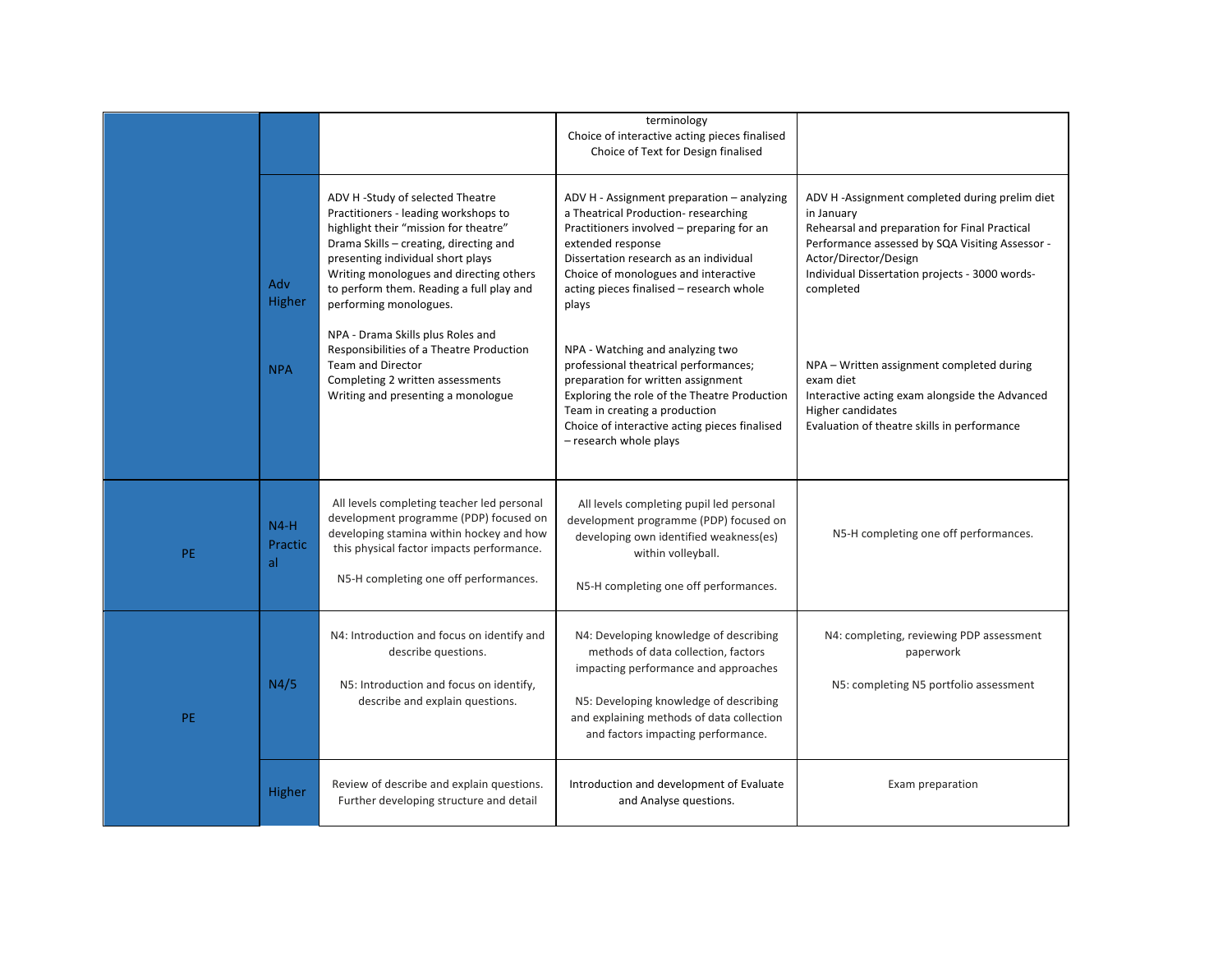|         |                           | Adv<br>Higher | Section 1:<br>Methods of data collection and variable<br>impacting validity and reliability,<br>Analysing data to identify strengths and<br>weakness(es)                                                                                                                                                                                                                                                                                                                                           | Section 2:<br>Researching topic for project. Candidates<br>should provide and anlayse information on<br>their chosen factor(s), approaches to train<br>them and principles of training,<br>Target setting,<br>Personal Development Programme (PDP)                                             | Section 4:<br>Post PDP data analsyis,<br>Evaluating the PDP process<br>Future development needs                                                                                                                                                                                                                                                       |
|---------|---------------------------|---------------|----------------------------------------------------------------------------------------------------------------------------------------------------------------------------------------------------------------------------------------------------------------------------------------------------------------------------------------------------------------------------------------------------------------------------------------------------------------------------------------------------|------------------------------------------------------------------------------------------------------------------------------------------------------------------------------------------------------------------------------------------------------------------------------------------------|-------------------------------------------------------------------------------------------------------------------------------------------------------------------------------------------------------------------------------------------------------------------------------------------------------------------------------------------------------|
| D and T | Practical<br>Cooking      | N4/5          | Introduction to Course<br>Development of Practical skills &<br>Techniques - range of dishes made,<br>portioning, presentation skills - garnishing<br>& Decorating, Sustainability - use of locally<br>sourced and seasonal foods Current<br>Dietary Advice - recent government<br>information on healthy eating and dietary<br>targets -individual dietary needs<br>Recipe Costing exercises Organisation -<br>Time Planning for 2 & 3 course meals,<br>Service details - portioning, garnishing & | Continued development<br>Continued Development of Practical skills &<br>Techniques - range of dishes Elementary<br>Food Hygiene Course, Food for Health<br>Course<br>Prelim Practical Assessment task - 2 Course<br>meal<br>Organisation Assessment - Time plan for<br>producing 2 course meal | <b>Continued Development</b><br>Continued Development of Practical skills &<br>Techniques - range of dishes focused upon SQA<br>Practical Exam Prelim: Written Exam<br>N4 Unit Assessments<br>N5 SQA Past papers<br>SQA Assignment task – Time Plan for 3 course<br>meal SQA Practical Assessment- Exam recipes<br>available at the start of February |
|         | Practical<br><b>Metal</b> | N4/5          | decorating of food and service plates<br>Introduction and Course structure<br>Bench skills<br>Project 1: Toolbox, Sheet metal cutting and<br>bending<br>Project 2: Door latch, Bench skills hand<br>tools<br>Theory: Material props, Hand tools, bench<br>skills.                                                                                                                                                                                                                                  | Preparation for assignment<br>Metalwork machining<br>Project 3: Plumb bob, Machining<br>Project 4: Cold Chisel, Thermal working<br>Theory: Machine tools and processes.                                                                                                                        | Prelim and Assignment<br>Prelim to test working knowledge of<br>metalworking theory.<br>Complete projects 1,2,3,4<br>Assignment: the assignment tests the skills of all<br>areas of the practical work already learned in the<br>3 previous projects. Bench skills, using hand tools<br>and Machine tools. Log book to record progress.               |
|         | Practical<br>Wood         | N4/5          | Introduction and Course structure<br>Practice joints, Frame construction joints<br>and the tools used to mark, cut and finish<br>them.<br>Project 1: Frame project, Tablet stand.                                                                                                                                                                                                                                                                                                                  | Preparation for assignment<br>Practice joints, Carcase construction joints<br>and the tools used to mark, cut and finish<br>them.<br>Project 2: Carcase project, Spice rack.                                                                                                                   | Prelim and Assignment<br>Prelim to test working knowledge of<br>woodworking theory.<br>Complete projects 1,2,3.<br>Assignment: the assignment tests the skills of all                                                                                                                                                                                 |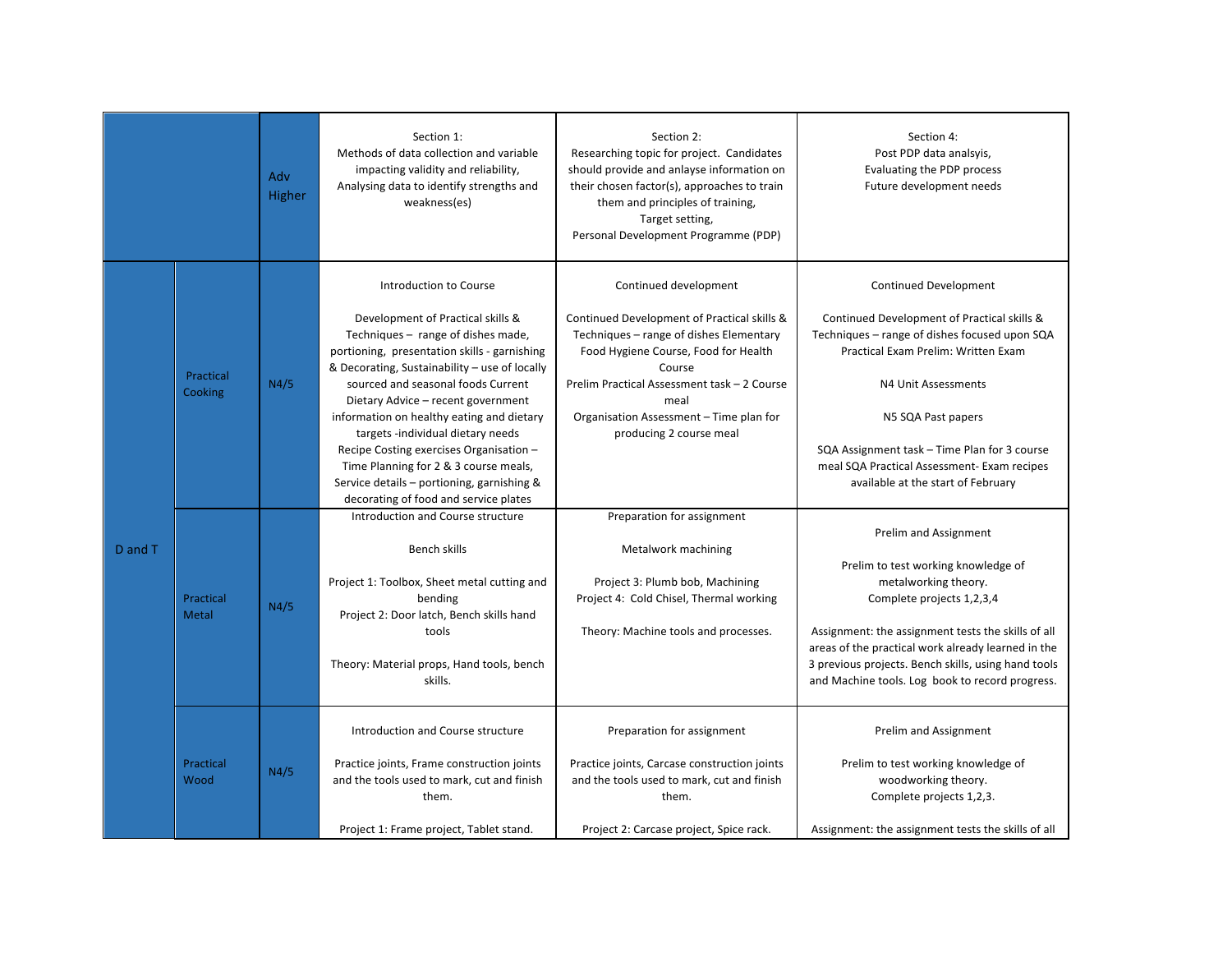|       |               | Theory: Hardwoods, softwoods, hand tools                                                                                                                                                                                                                                                                                                                                                                                                                                                                                                                         | Project 3: Machine skills project, Side table.<br>Theory: Manufactured boards, fixings and<br>finishes, machine tools                                                                                                                                                                                                                                                                                                                                                           | areas of the practical work already learned in the<br>3 previous projects. Frame and Carcase<br>construction, using hand tools and Machine tools.<br>Log book to record progress.                                                                                                                                                                                                                                    |
|-------|---------------|------------------------------------------------------------------------------------------------------------------------------------------------------------------------------------------------------------------------------------------------------------------------------------------------------------------------------------------------------------------------------------------------------------------------------------------------------------------------------------------------------------------------------------------------------------------|---------------------------------------------------------------------------------------------------------------------------------------------------------------------------------------------------------------------------------------------------------------------------------------------------------------------------------------------------------------------------------------------------------------------------------------------------------------------------------|----------------------------------------------------------------------------------------------------------------------------------------------------------------------------------------------------------------------------------------------------------------------------------------------------------------------------------------------------------------------------------------------------------------------|
| Graph | N4/5          | Introduction to Graphics3D modelling and<br>Orthographic Drawing.<br>The pupils are introduced to the graphics<br>industry and how it affects our everyday<br>life. The first term focuses on 3D Modelling<br>and associated drawings.<br>Theory: The 3 P's (Preliminary, Production<br>and Promotion) 3D modelling theory,<br>Orthographic drawing, Computer<br>illustration theory, Drawing standards,<br>Pictorial drawings.<br>Computer work/practical skills: Autodesk<br>Inventor, Blender, Analytical Sketching,<br>Orthographic sketching, Model plans   | Introduction to Graphics, Desk-top<br>publishing and Graphic design<br>The focus in this term is Print media, Graphs<br>and charts and how to use techniques to<br>create visual impact in graphics.<br>Theory: Graphic Design Elements and<br>Principles, DTP features and effects, Vectors<br>and Bitmaps, Printing<br>Computer work/practical skills: Affinity<br>Designer, Affinity Photo, Affinity Publisher,<br>2D design, Manual DTP planning<br>(thumbnails and roughs) | Prelim and assignment<br>Preparation for prelim and completion of the SQA<br>set assignment.<br>Prelim: Pupils are set questions on the theory<br>learned in term 1 and 2.<br>Assignment: The assignment combines all the<br>theory and practical learned from the first two<br>terms in the form of a cohesive project,<br>generating the Preliminary, Production and<br>Promotional graphics related to a product. |
| Comm  | Higher        | Introduction to Graphics, 3D modelling<br>and Orthographic Drawing.<br>The pupils are introduced to the graphics<br>industry and how it affects our everyday<br>life. The first term focuses on 3D Modelling<br>and associated drawings.<br>Theory: The 3 P's (Preliminary, Production<br>and Promotion) 3D modelling theory,<br>Orthographic drawing, Computer<br>illustration theory, Drawing standards,<br>Pictorial drawings.<br>Computer work/practical skills: Autodesk<br>Inventor, Blender, Analytical Sketching,<br>Orthographic sketching, Model plans | Introduction to Graphics, Desk-top<br>publishing and Graphic design<br>The focus in this term is Print media, Graphs<br>and charts and how to use techniques to<br>create visual impact in graphics.<br>Theory: Graphic Design Elements and<br>Principles, DTP features and effects, Vectors<br>and Bitmaps, Printing<br>Computer work/practical skills: Affinity<br>Designer, Affinity Photo, Affinity Publisher,<br>2D design, Manual DTP planning<br>(thumbnails and roughs) | Prelim and assignment<br>Preparation for prelim and completion of the SQA<br>set assignment.<br>Prelim: Pupils are set questions on the theory<br>learned in term 1 and 2.<br>Assignment: The assignment combines all the<br>theory and practical learned from the first two<br>terms in the form of a cohesive project,<br>generating the Preliminary, Production and<br>Promotional graphics related to a product. |
|       | Adv<br>Higher | Skill and Knowledge development and                                                                                                                                                                                                                                                                                                                                                                                                                                                                                                                              | Skill and Knowledge development and                                                                                                                                                                                                                                                                                                                                                                                                                                             | Prelim and continued work on Assignment                                                                                                                                                                                                                                                                                                                                                                              |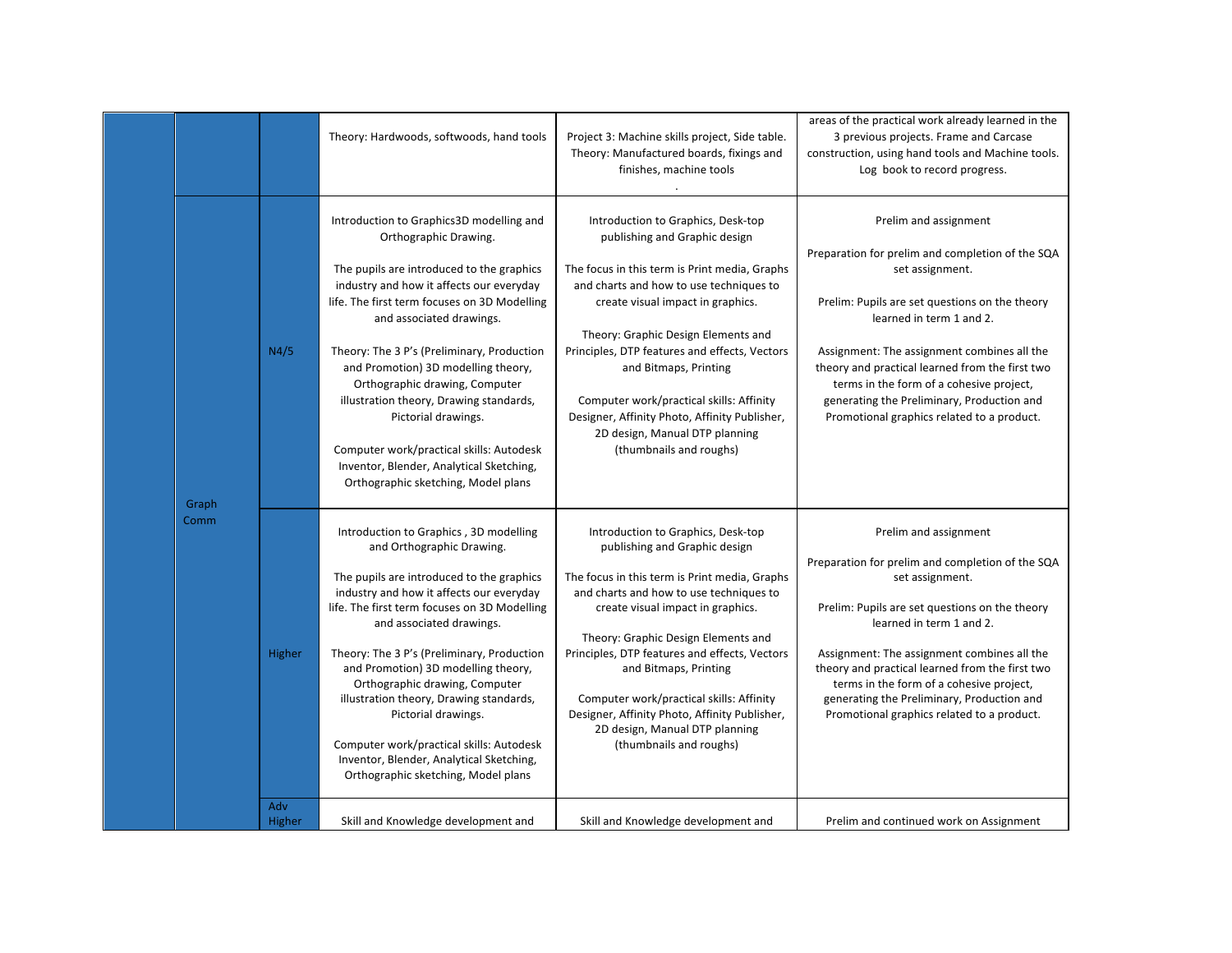|             |           | consolidation.                                                                     | consolidation.                                                                     | The pupils theory will be tested through a                                                     |
|-------------|-----------|------------------------------------------------------------------------------------|------------------------------------------------------------------------------------|------------------------------------------------------------------------------------------------|
|             |           | The pupils should have had exposure to                                             | The pupils should have had exposure to the                                         | preliminary exam early in the term.                                                            |
|             |           | the appropriate tools from previous years<br>experience in the subject, such as 3D | appropriate tools from previous years<br>experience in the subject, such as 3D     | The pupils will continue with their assignment                                                 |
|             |           | modelling Software, Rendering software,                                            | modelling Software, Rendering software,                                            | which generally needs to be completed by the                                                   |
|             |           | DTP software, Photo manipulation                                                   | DTP software, Photo manipulation                                                   | end off the term. This requires a good amount of                                               |
|             |           | software.                                                                          | software.                                                                          | work including a presentation and a fully thought<br>out project at Adv Higher level.          |
|             |           | Knowledge developed through personal                                               | Knowledge developed through personal                                               |                                                                                                |
|             |           | study using directed homework and                                                  | study using directed homework and project<br>work.                                 |                                                                                                |
|             |           | project work.                                                                      |                                                                                    |                                                                                                |
|             |           | Assignment: the pupils will start their                                            | Assignment: the pupils will start their                                            |                                                                                                |
|             |           | Assignment which will run for the entire<br>year.                                  | Assignment which will run for the entire<br>year.                                  |                                                                                                |
|             |           |                                                                                    |                                                                                    |                                                                                                |
|             |           | Unit 3                                                                             | Unit 2                                                                             | Unit 1                                                                                         |
|             |           |                                                                                    |                                                                                    |                                                                                                |
|             |           | Mechanisms & Structures                                                            | <b>Electronics &amp; Control</b>                                                   | Engineering Contexts & Challenges                                                              |
|             |           | Topics covered include: Gear trains,                                               | Topics covered include: Analogue -                                                 | Topics covered include: skills & knowledge of                                                  |
|             |           | Pneumatic calculations and describing                                              | component symbols, describing circuits,                                            | Engineering disciplines, impacts of engineering,                                               |
|             | <b>N5</b> | circuits, stress & strain calculations, free                                       | Ohm's law calculations, Digital-                                                   | control diagrams, energy calculations, efficiency,                                             |
|             |           | body diagrams, moments, materials                                                  | AND, OR, NOT, Flowcharts, circuit simulation<br>on Yenka                           | conservation of energy                                                                         |
|             |           |                                                                                    |                                                                                    | Preliminary exam: pupils prepare for and                                                       |
|             |           |                                                                                    |                                                                                    | underrtake formal assessment in the same style                                                 |
|             |           |                                                                                    |                                                                                    | as final exams                                                                                 |
| Engineering |           |                                                                                    |                                                                                    | Assignment: The pupils will work through the SQA                                               |
|             |           |                                                                                    |                                                                                    | set assignment using skills built through the year.                                            |
|             |           | Unit 3                                                                             | Unit 2                                                                             | Unit 1                                                                                         |
|             |           |                                                                                    |                                                                                    |                                                                                                |
|             |           | Mechanisms & Structures                                                            | <b>Electronics &amp; Control</b>                                                   | Engineering Contexts & Challenges Topics covered<br>include: skills & knowledge of Engineering |
|             |           | Topics covered include: Gear trains,                                               | Topics covered include: Analogue - BJT,                                            | disciplines, impacts of engineering, control                                                   |
|             | Higher    | Pneumatic calculations and describing                                              | MOSFETS, Op Amps, complex ohm's law                                                | diagrams, energy calculations, efficiency,                                                     |
|             |           | circuits, Youngs Modulus calculations,<br>Universally distributed load, concurrent | calculations, describing circuits, Digital-<br>NAND, NOR, XOR, Flowcharts, Arduino | conservation of energy                                                                         |
|             |           | forces, nodal analysis                                                             | programming                                                                        | Preliminary exam: pupils prepare for and                                                       |
|             |           |                                                                                    |                                                                                    | underrtake formal assessment in the same style<br>as final exams                               |
|             |           |                                                                                    |                                                                                    |                                                                                                |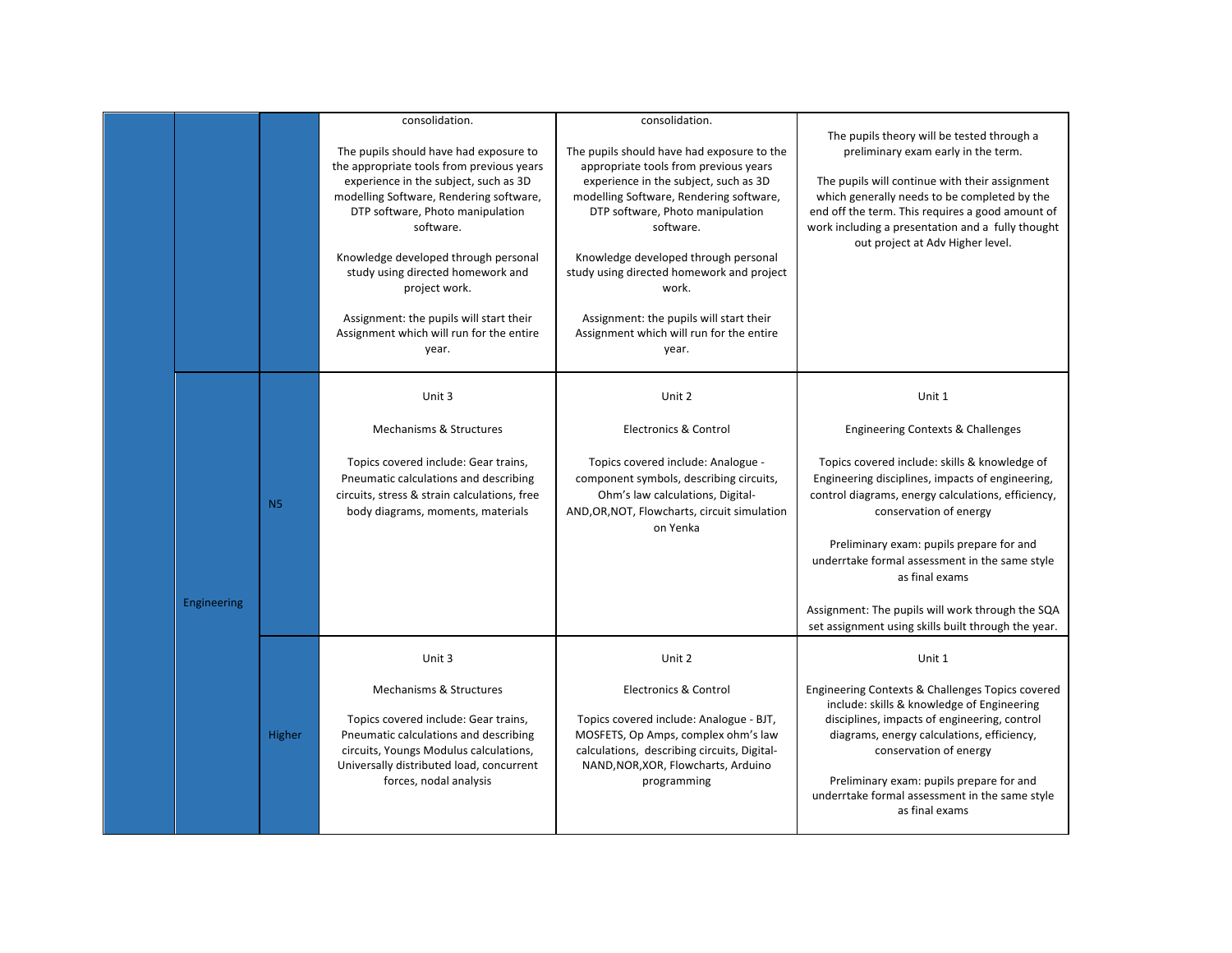| Assignment: The pupils will work through the SQA<br>set assignment using skills built through the year.<br>Introduction to Fashion and Textiles<br>Fashion and Textiles theory<br>Evaluation, Investigation and Assignment.<br>Pupils will be learning how to produce detailed<br>Tools and equipment: Machine Sewing,<br>Pupils will look at: Theory looking at<br>evaluations of fashion and Textile items and<br>Hand Sewing and decorative techniques.<br>understanding textile characteristics,<br>Planning for making detailed<br>properties and technologies. How to apply a<br>developing detailed investigation and<br>fashion/textile items to a N5 quality.<br>detailed range of textile construction<br>presentation skills.<br><b>N5</b><br>techniques, How to explain the factors that<br>Practical activity; Machine sewing and<br>affect fashion and textile choices, being able<br>Assignment: Using the skills learned to produce a<br>hand sewing different techniques both<br>to explain fashion and textile trends by<br>product to answer a brief set by the SQA.<br>construction and decorative.<br>understanding the history of the industry.<br>Prelim: Testing the understanding of the theory<br>knowledge learned in previous terms.<br>Project1: Wash bag<br>Project 2: Shoulder bag<br><b>Fashion and</b><br><b>Textiles</b><br>Introduction to Fashion and Textiles<br>Fashion and Textiles theory<br>Evaluation, Investigation and Assignment.<br>Tools and equipment: Machine Sewing,<br>Pupils will look at: Theory looking at<br>Pupils will be learning how to produce detailed<br>Hand Sewing and decorative techniques.<br>evaluations of fashion and Textile items and<br>understanding textile characteristics,<br>Planning for making detailed<br>properties and technologies. How to apply a<br>developing detailed investigation and<br>detailed range of textile construction<br>fashion/textile items to a N5 quality.<br>presentation skills.<br>Higher<br>techniques, How to explain the factors that<br>Practical activity; Machine sewing and<br>affect fashion and textile choices. Being able<br>Assignment: Using the skills learned to produce a<br>hand sewing different techniques both<br>to explain fashion and textile trends by<br>product to answer a brief set by the SQA.<br>construction and decorative.<br>understanding the history of the industry.<br>Prelim: Testing the understanding of the theory<br>Project1: Wash bag<br>Project 2: Shoulder bag<br>knowledge learned in previous terms.<br>Design theory<br>Design theory and practice<br>Prelim and assignment:<br>Preliminary exam: pupils prepare for and<br>Design theory: Analytical sketching,<br>Design theory: Research techniques, Idea<br>product analysis, Design Factors (Function,<br>generation techniques, Development<br>underrtake formal assessment in the same style<br>Performance, Marketing, Aesthetics,<br>as final exams<br>techniques, Technical drawing, Commercial<br>N4/5<br><b>D &amp; M</b><br>Ergonomics (physiology & psychology),<br>Materials and manufacture, Environmental<br>Safety, Environment), History of design.<br>Assignment: The pupils will work through the SQA<br>issues in Design and Manufacture.<br>set assignment using skills built through the year.<br>Workshop theory: Safety, Basic Tools,<br>Workshop skills: model<br>practice joints Practice assignment folio.<br>Practice assignment folio and practical<br>work. |  |  |  |  |
|-----------------------------------------------------------------------------------------------------------------------------------------------------------------------------------------------------------------------------------------------------------------------------------------------------------------------------------------------------------------------------------------------------------------------------------------------------------------------------------------------------------------------------------------------------------------------------------------------------------------------------------------------------------------------------------------------------------------------------------------------------------------------------------------------------------------------------------------------------------------------------------------------------------------------------------------------------------------------------------------------------------------------------------------------------------------------------------------------------------------------------------------------------------------------------------------------------------------------------------------------------------------------------------------------------------------------------------------------------------------------------------------------------------------------------------------------------------------------------------------------------------------------------------------------------------------------------------------------------------------------------------------------------------------------------------------------------------------------------------------------------------------------------------------------------------------------------------------------------------------------------------------------------------------------------------------------------------------------------------------------------------------------------------------------------------------------------------------------------------------------------------------------------------------------------------------------------------------------------------------------------------------------------------------------------------------------------------------------------------------------------------------------------------------------------------------------------------------------------------------------------------------------------------------------------------------------------------------------------------------------------------------------------------------------------------------------------------------------------------------------------------------------------------------------------------------------------------------------------------------------------------------------------------------------------------------------------------------------------------------------------------------------------------------------------------------------------------------------------------------------------------------------------------------------------------------------------------------------------------------------------------------------------------------------------------------------------------------------------------------------------------------------------------------------------------------------------------------------------------------------------------|--|--|--|--|
|                                                                                                                                                                                                                                                                                                                                                                                                                                                                                                                                                                                                                                                                                                                                                                                                                                                                                                                                                                                                                                                                                                                                                                                                                                                                                                                                                                                                                                                                                                                                                                                                                                                                                                                                                                                                                                                                                                                                                                                                                                                                                                                                                                                                                                                                                                                                                                                                                                                                                                                                                                                                                                                                                                                                                                                                                                                                                                                                                                                                                                                                                                                                                                                                                                                                                                                                                                                                                                                                                                           |  |  |  |  |
|                                                                                                                                                                                                                                                                                                                                                                                                                                                                                                                                                                                                                                                                                                                                                                                                                                                                                                                                                                                                                                                                                                                                                                                                                                                                                                                                                                                                                                                                                                                                                                                                                                                                                                                                                                                                                                                                                                                                                                                                                                                                                                                                                                                                                                                                                                                                                                                                                                                                                                                                                                                                                                                                                                                                                                                                                                                                                                                                                                                                                                                                                                                                                                                                                                                                                                                                                                                                                                                                                                           |  |  |  |  |
|                                                                                                                                                                                                                                                                                                                                                                                                                                                                                                                                                                                                                                                                                                                                                                                                                                                                                                                                                                                                                                                                                                                                                                                                                                                                                                                                                                                                                                                                                                                                                                                                                                                                                                                                                                                                                                                                                                                                                                                                                                                                                                                                                                                                                                                                                                                                                                                                                                                                                                                                                                                                                                                                                                                                                                                                                                                                                                                                                                                                                                                                                                                                                                                                                                                                                                                                                                                                                                                                                                           |  |  |  |  |
|                                                                                                                                                                                                                                                                                                                                                                                                                                                                                                                                                                                                                                                                                                                                                                                                                                                                                                                                                                                                                                                                                                                                                                                                                                                                                                                                                                                                                                                                                                                                                                                                                                                                                                                                                                                                                                                                                                                                                                                                                                                                                                                                                                                                                                                                                                                                                                                                                                                                                                                                                                                                                                                                                                                                                                                                                                                                                                                                                                                                                                                                                                                                                                                                                                                                                                                                                                                                                                                                                                           |  |  |  |  |
|                                                                                                                                                                                                                                                                                                                                                                                                                                                                                                                                                                                                                                                                                                                                                                                                                                                                                                                                                                                                                                                                                                                                                                                                                                                                                                                                                                                                                                                                                                                                                                                                                                                                                                                                                                                                                                                                                                                                                                                                                                                                                                                                                                                                                                                                                                                                                                                                                                                                                                                                                                                                                                                                                                                                                                                                                                                                                                                                                                                                                                                                                                                                                                                                                                                                                                                                                                                                                                                                                                           |  |  |  |  |
|                                                                                                                                                                                                                                                                                                                                                                                                                                                                                                                                                                                                                                                                                                                                                                                                                                                                                                                                                                                                                                                                                                                                                                                                                                                                                                                                                                                                                                                                                                                                                                                                                                                                                                                                                                                                                                                                                                                                                                                                                                                                                                                                                                                                                                                                                                                                                                                                                                                                                                                                                                                                                                                                                                                                                                                                                                                                                                                                                                                                                                                                                                                                                                                                                                                                                                                                                                                                                                                                                                           |  |  |  |  |
|                                                                                                                                                                                                                                                                                                                                                                                                                                                                                                                                                                                                                                                                                                                                                                                                                                                                                                                                                                                                                                                                                                                                                                                                                                                                                                                                                                                                                                                                                                                                                                                                                                                                                                                                                                                                                                                                                                                                                                                                                                                                                                                                                                                                                                                                                                                                                                                                                                                                                                                                                                                                                                                                                                                                                                                                                                                                                                                                                                                                                                                                                                                                                                                                                                                                                                                                                                                                                                                                                                           |  |  |  |  |
|                                                                                                                                                                                                                                                                                                                                                                                                                                                                                                                                                                                                                                                                                                                                                                                                                                                                                                                                                                                                                                                                                                                                                                                                                                                                                                                                                                                                                                                                                                                                                                                                                                                                                                                                                                                                                                                                                                                                                                                                                                                                                                                                                                                                                                                                                                                                                                                                                                                                                                                                                                                                                                                                                                                                                                                                                                                                                                                                                                                                                                                                                                                                                                                                                                                                                                                                                                                                                                                                                                           |  |  |  |  |
|                                                                                                                                                                                                                                                                                                                                                                                                                                                                                                                                                                                                                                                                                                                                                                                                                                                                                                                                                                                                                                                                                                                                                                                                                                                                                                                                                                                                                                                                                                                                                                                                                                                                                                                                                                                                                                                                                                                                                                                                                                                                                                                                                                                                                                                                                                                                                                                                                                                                                                                                                                                                                                                                                                                                                                                                                                                                                                                                                                                                                                                                                                                                                                                                                                                                                                                                                                                                                                                                                                           |  |  |  |  |
|                                                                                                                                                                                                                                                                                                                                                                                                                                                                                                                                                                                                                                                                                                                                                                                                                                                                                                                                                                                                                                                                                                                                                                                                                                                                                                                                                                                                                                                                                                                                                                                                                                                                                                                                                                                                                                                                                                                                                                                                                                                                                                                                                                                                                                                                                                                                                                                                                                                                                                                                                                                                                                                                                                                                                                                                                                                                                                                                                                                                                                                                                                                                                                                                                                                                                                                                                                                                                                                                                                           |  |  |  |  |
|                                                                                                                                                                                                                                                                                                                                                                                                                                                                                                                                                                                                                                                                                                                                                                                                                                                                                                                                                                                                                                                                                                                                                                                                                                                                                                                                                                                                                                                                                                                                                                                                                                                                                                                                                                                                                                                                                                                                                                                                                                                                                                                                                                                                                                                                                                                                                                                                                                                                                                                                                                                                                                                                                                                                                                                                                                                                                                                                                                                                                                                                                                                                                                                                                                                                                                                                                                                                                                                                                                           |  |  |  |  |
|                                                                                                                                                                                                                                                                                                                                                                                                                                                                                                                                                                                                                                                                                                                                                                                                                                                                                                                                                                                                                                                                                                                                                                                                                                                                                                                                                                                                                                                                                                                                                                                                                                                                                                                                                                                                                                                                                                                                                                                                                                                                                                                                                                                                                                                                                                                                                                                                                                                                                                                                                                                                                                                                                                                                                                                                                                                                                                                                                                                                                                                                                                                                                                                                                                                                                                                                                                                                                                                                                                           |  |  |  |  |
|                                                                                                                                                                                                                                                                                                                                                                                                                                                                                                                                                                                                                                                                                                                                                                                                                                                                                                                                                                                                                                                                                                                                                                                                                                                                                                                                                                                                                                                                                                                                                                                                                                                                                                                                                                                                                                                                                                                                                                                                                                                                                                                                                                                                                                                                                                                                                                                                                                                                                                                                                                                                                                                                                                                                                                                                                                                                                                                                                                                                                                                                                                                                                                                                                                                                                                                                                                                                                                                                                                           |  |  |  |  |
|                                                                                                                                                                                                                                                                                                                                                                                                                                                                                                                                                                                                                                                                                                                                                                                                                                                                                                                                                                                                                                                                                                                                                                                                                                                                                                                                                                                                                                                                                                                                                                                                                                                                                                                                                                                                                                                                                                                                                                                                                                                                                                                                                                                                                                                                                                                                                                                                                                                                                                                                                                                                                                                                                                                                                                                                                                                                                                                                                                                                                                                                                                                                                                                                                                                                                                                                                                                                                                                                                                           |  |  |  |  |